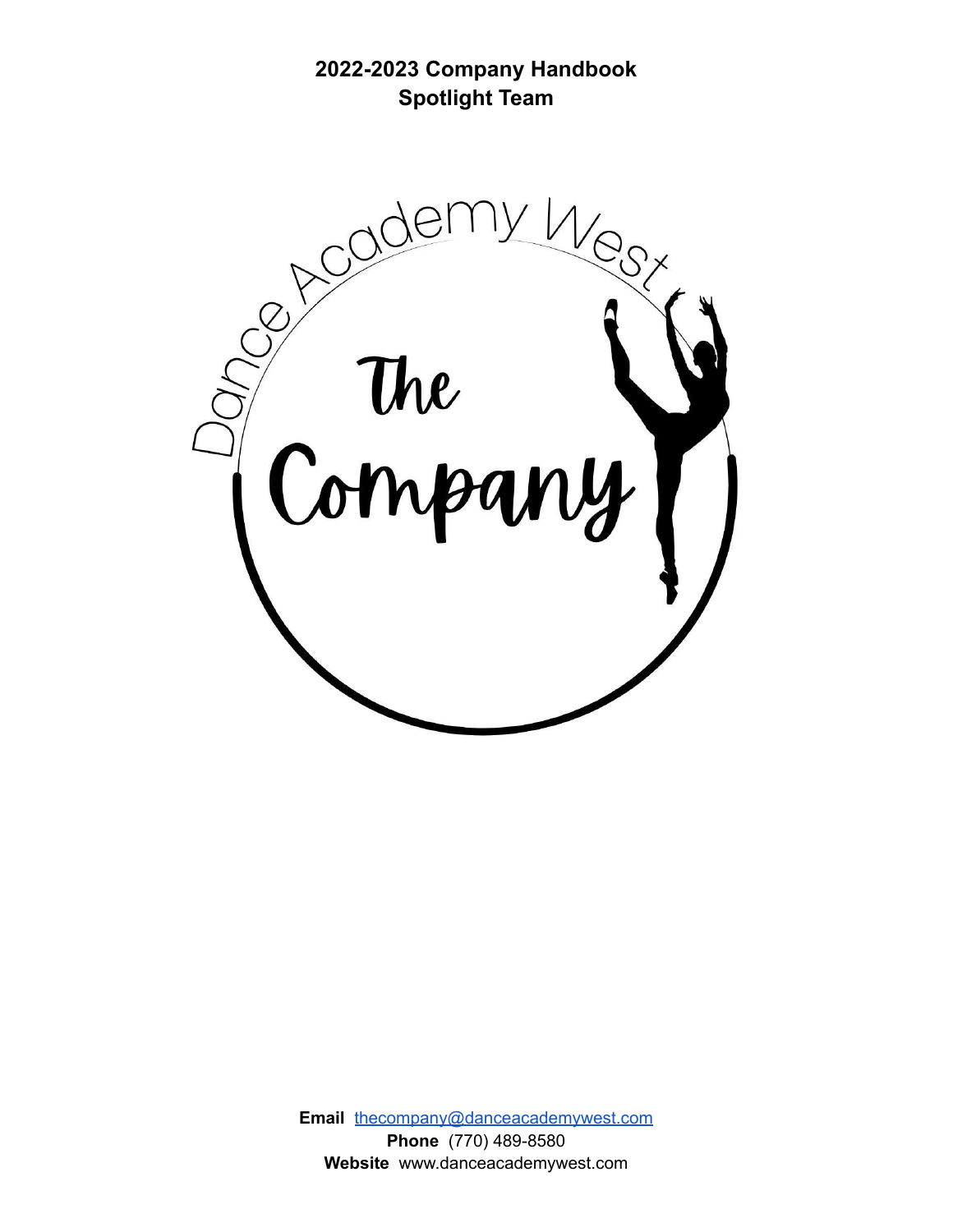**The Company** of Dance Academy West is comprised of two main groups, Spotlight and Celebrity. Our **Spotlight** team is a non-competitive team that represents DAW at community events, festivals, and performances. Our **Celebrity** team is a competitive team that represents DAW at local, regional, and national dance competitions. All members of The Company love to dance and have a passion for performing. Spotlight dancers are not required to audition for the team, however, all dancers are expected to have good attendance, remain committed to the team for the duration of the season, and always represent Dance Academy West in a professional manner. Celebrity dancers are required to audition each season and will be placed on sub teams based on skill level, ability, experience, and age.

| <b>The Company</b><br><b>Dance Academy West</b>                                                                                                                                                                                                                                                         |                                                                                                    |
|---------------------------------------------------------------------------------------------------------------------------------------------------------------------------------------------------------------------------------------------------------------------------------------------------------|----------------------------------------------------------------------------------------------------|
| <b>Spotlight</b>                                                                                                                                                                                                                                                                                        | <b>Celebrity</b>                                                                                   |
| <b>Lower Elementary</b><br><b>Shining Stars</b>                                                                                                                                                                                                                                                         | Twinkle - pre comp team ages 3-5<br>(1) required routine<br><b>3 competitions</b>                  |
| <b>Upper Elementary + Middle School</b><br><b>Super Stars</b>                                                                                                                                                                                                                                           | Sparkle - ages 5-9<br>(2) required comp routines<br>2 competitions, 3 conventions                  |
| <b>Performance Requirements</b><br>(include but are not limited to)<br><b>Fall festivals</b><br>Senior Living performances & activities<br>Parades<br><b>Holiday events</b><br><b>Community fairs</b><br><b>Weekly Class Requirements</b><br>One Ballet class, one Jazz class, one routine<br>rehearsal | <b>Glitz - placement by ability</b><br>(3) required comp routines<br>2 competitions, 3 conventions |
|                                                                                                                                                                                                                                                                                                         | <b>Glam - placement by ability</b><br>(3) required comp routines<br>2 competitions, 3 conventions  |
|                                                                                                                                                                                                                                                                                                         | VIP - placement by ability<br>(4) required comp routines<br>2 competitions, 3 conventions          |
|                                                                                                                                                                                                                                                                                                         | Refer to packet for weekly class requirements.                                                     |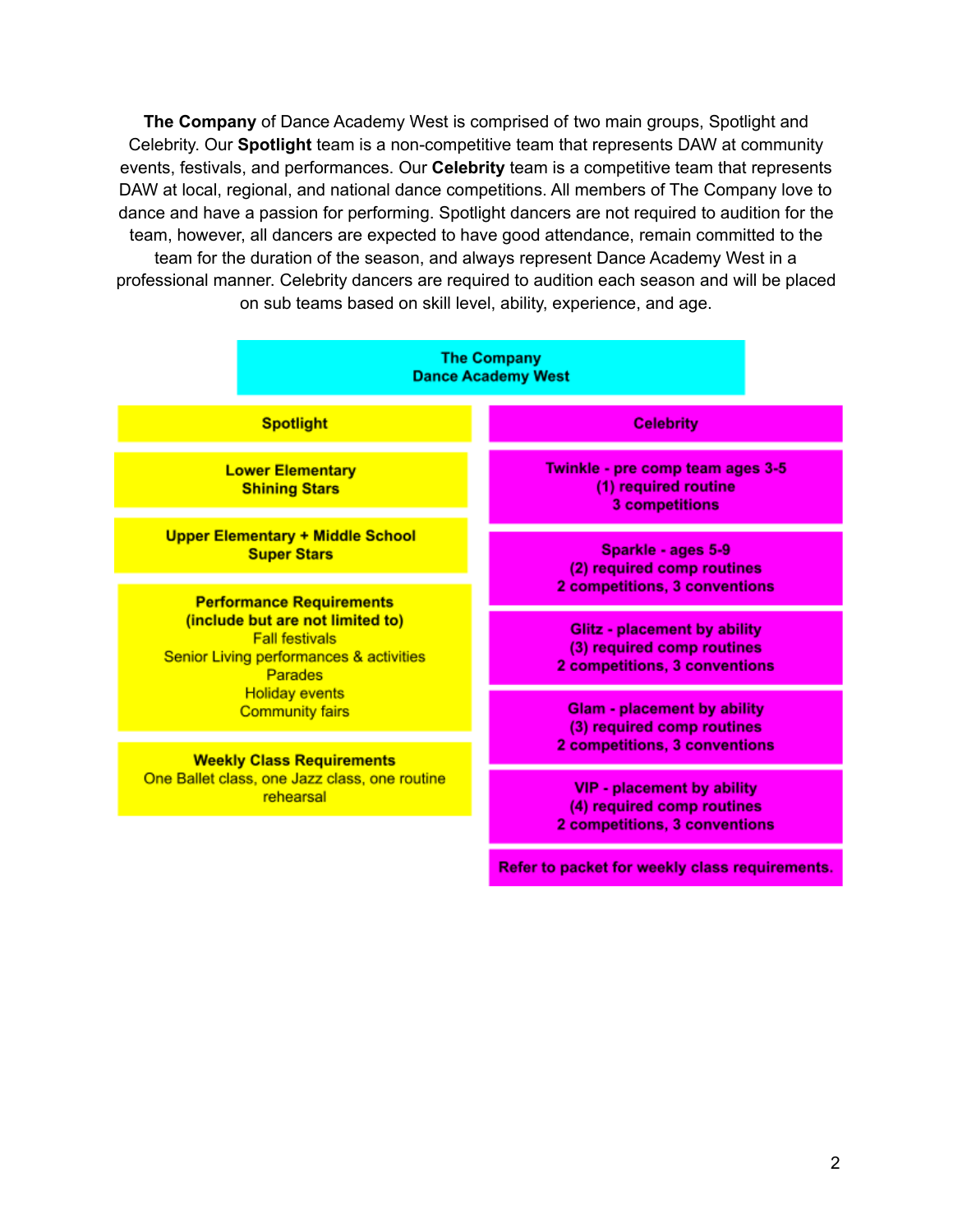# Table of Contents

| <b>Our Philosophy</b>                                  | 4              |
|--------------------------------------------------------|----------------|
| <b>Rules &amp; Expectations</b>                        | 4              |
| Placement                                              | $\overline{4}$ |
| <b>Commitment</b>                                      | 4              |
| <b>Dancer Commitment</b>                               | 4              |
| <b>Parent Commitment</b>                               | 5              |
| Fundraising Obligations & Opportunities                | 5              |
| Communication                                          | 5              |
| Attendance, Tardiness, and Absences                    | 6              |
| <b>Dress Code</b>                                      | 6              |
| <b>Closed Rehearsals and Classes</b>                   | $\overline{7}$ |
| Injury and Illness                                     | $\overline{7}$ |
| <b>Health and Nutrition</b>                            | $\overline{7}$ |
| Big C /Little C                                        | $\overline{7}$ |
| <b>Classes</b>                                         | 8              |
| <b>Weekly Required Classes</b>                         | 8              |
| Company Kick Off                                       | 8              |
| <b>Annual Showcase</b>                                 | 8              |
| <b>Financial Commitment, Fees, and Other Costs</b>     | 8              |
| <b>Routine Fee</b>                                     | 9              |
| <b>Payment Schedule</b>                                | 9              |
| Mandatory Important Dates - June 18, 2022-Jan 15, 2023 | 10             |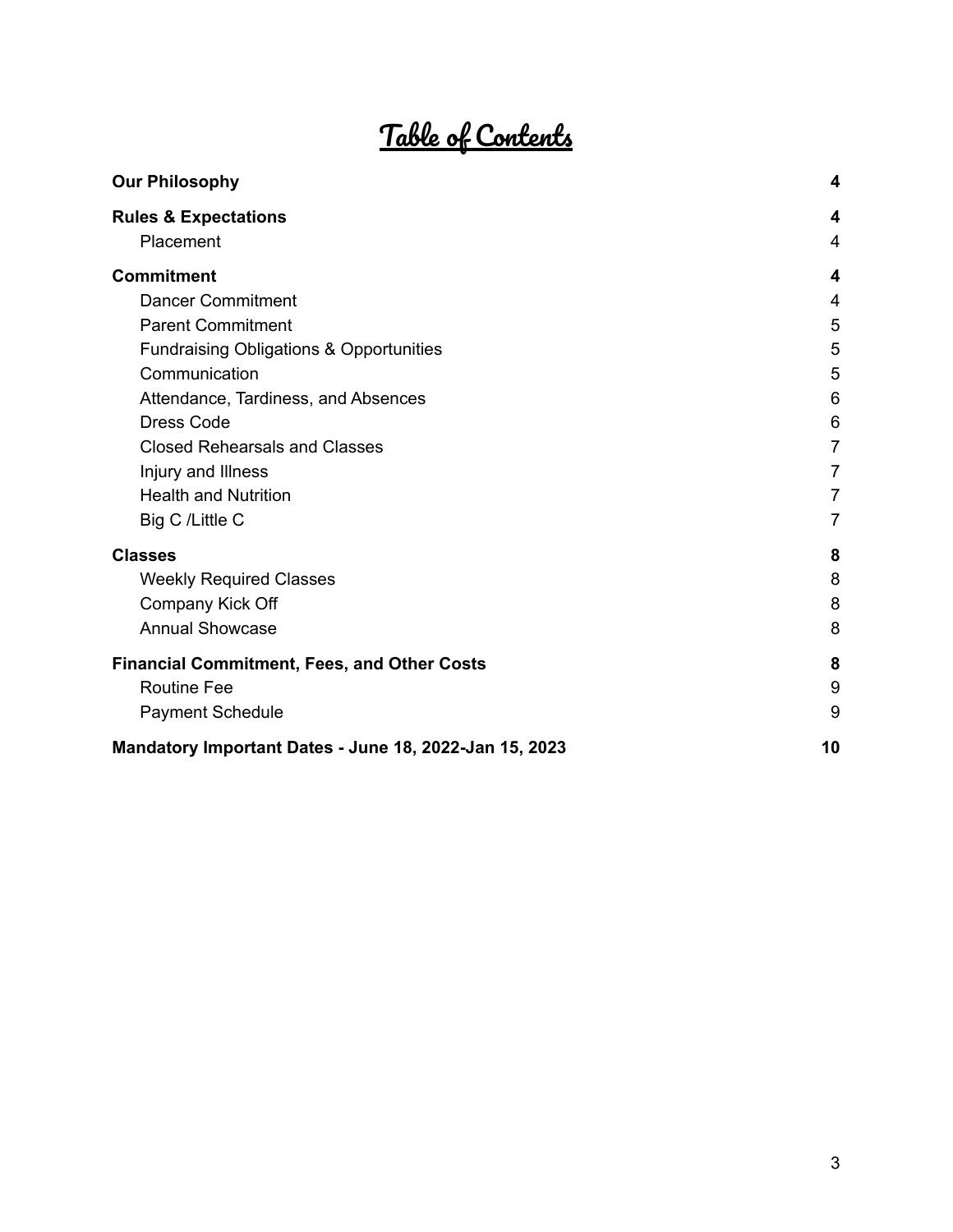# Our Philosophy

<span id="page-3-0"></span>Our goal is to help each member of The Company reach their highest potential as a dancer while always remaining focused on the well being of the team. We will instill knowledge, stress correct dance technique, and most importantly encourage an appreciation for the art of dance within our students.

We will do our best to keep communication clear and present important dates in a timely manner. At all times, at the studio and away from the studio, we will represent DAW with grace and professionalism.

<span id="page-3-1"></span>Company members will gain an understanding of teamwork, dedication, and dependability. Members of The Company will develop life long friendships and will learn to face challenges with ease as they grow as dancers, as well as on a personal level.

Rules & Expectations

#### <span id="page-3-2"></span>Placement

Any student wishing to participate in our Spotlight team must have a good financial history (no significant late payments, etc) and must have their account current. Spotlight dancers must also have a history of good attendance and good sportsmanship. Spotlight members will be expected to follow directions, accept and apply corrections, and have an eagerness to grow and improve as a dancer and performer. If we have enough members on our team, Spotlight dancers may be divided into two levels. Also, if enough dancers commit to the team, we will likely be able to grant our Spotlight teams their own personal group class times during the week. Those wishing to be a part of our Spotlight team should turn in their commitment form no later than July 31, 2022.

### Commitment

#### <span id="page-3-4"></span><span id="page-3-3"></span>Dancer Commitment

Upon signing the company contract, dancers are committing their time to The Company for one year. If a member quits, the parent / guardian will be held responsible for company dues for the remaining season. Dancer commitment is expected in mind, body, and spirit for the entire season.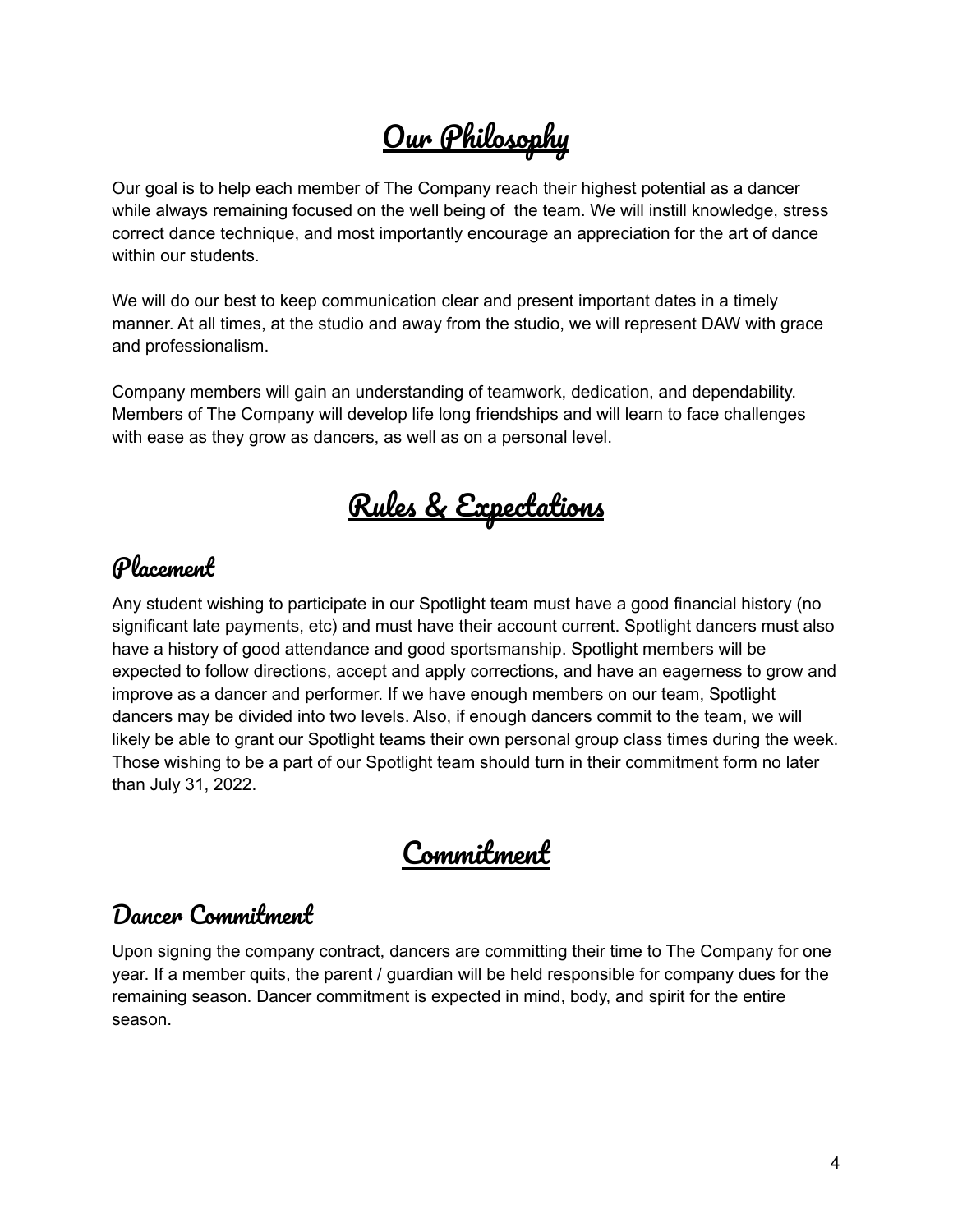### <span id="page-4-0"></span>Parent Commitment

Upon signing the company contract, parents of dancers are committing their time to The Company for one year. Parents understand and agree to the financial commitment and fees as stated in this handbook. Refunds on tuition or company dues will not be granted to any dancer that quits or is asked to leave the program. If a member quits, the parent / guardian will be held responsible for company dues for the remaining season. Parent commitment is expected in mind, body, and spirit for the entire season.

**Parent Committees** - One parent of each Company member should sign up for a minimum of one parent committee. Once the committees are formed, the Director will assign a head of each committee, who will lead the group in their designated tasks.

#### **Committees will include:**

- Fundraising
- Party Planning
- Props & Costumes

### <span id="page-4-1"></span>Fundraising Obligations & Opportunities

Each member will be required to participate in one fundraiser to benefit The Company. This year we will be raising funds for the prop trailer to be wrapped and for a pull down screen and projector. Additional fundraising opportunities to benefit individuals will be available throughout the season and will be organized by the Fundraising Committee.

#### <span id="page-4-2"></span>Communication

Be sure the email address on your account is correct and checked regularly. Dancer email addresses should be listed on the account if applicable. Parents and dancers should opt in to receive studio texts.

Do not stop DAW staff and ask for an "impromptu" meeting. Do not call, text, or Facebook message any DAW staff or their personal cell phone regarding studio business.

All studio related questions will be handled via email: the company@danceacademywest.com This season, we will be using the BAND app to communicate. Important company news will no longer be part of our website. All communication will happen via BAND and email.

### <span id="page-4-3"></span>Attendance, Tardiness, and Absences

This season we will be implementing a new attendance policy that will be strictly enforced.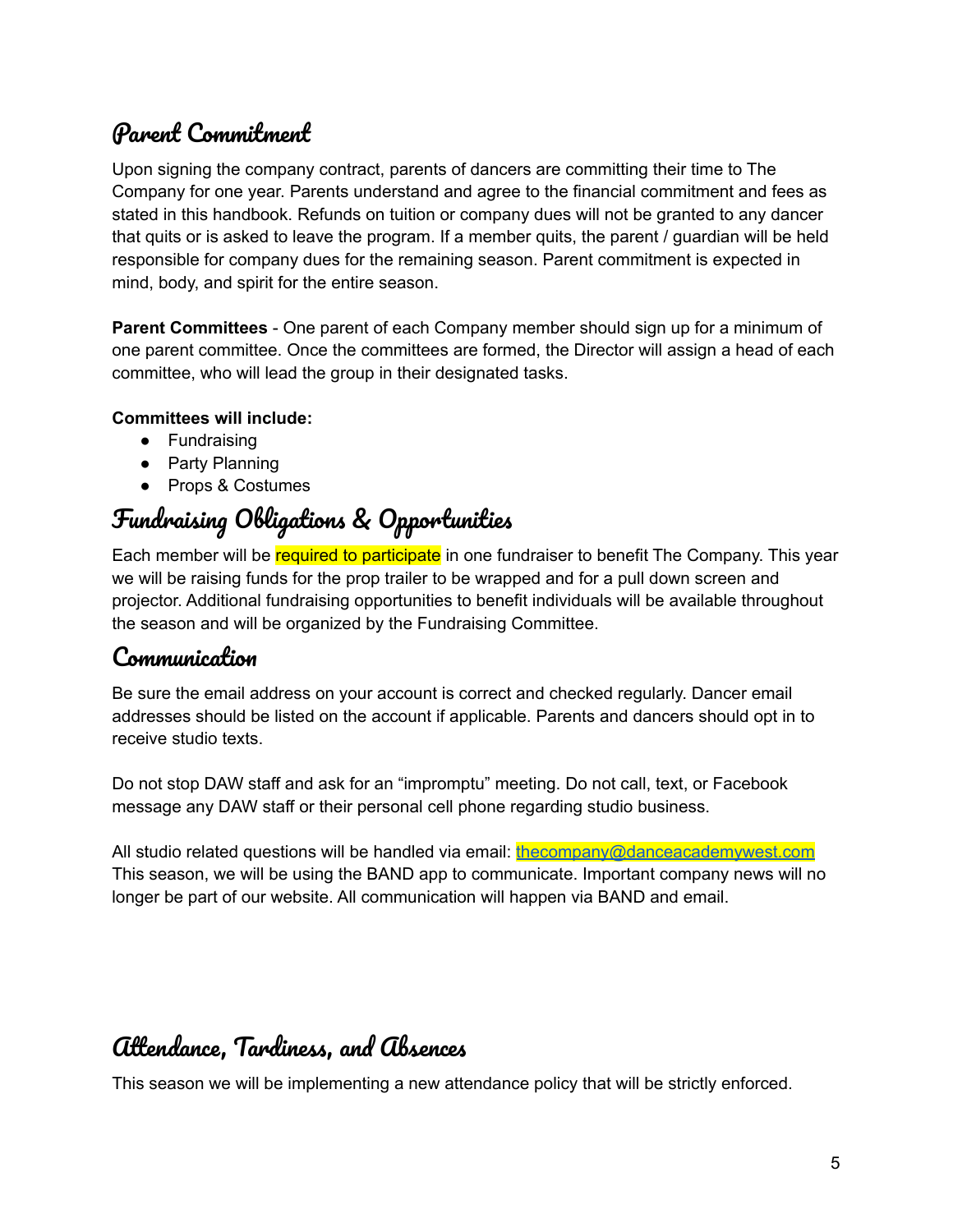**Tardies** - If a dancer arrives late to their weekly class or rehearsal he / she MUST check in at the front desk. Three tardies will count equal to 1 unexcused absence.

**Excused Absences** - The following situations will be deemed as excused absences.

- Death in the family or another critical family emergency.
- Contagious illness with fever or vomiting. \*IF YOU HAVE THESE SYMPTOMS, DO NOT COME TO THE STUDIO.
- School function, in which case, a MINIMUM of one month notice is required.

**Unexcused Absences** - Dancers are allowed up to four unexcused absences during the season without penalty. Unexcused absences are not allowed during Red Weeks.

**Red Weeks** - Dancers are not permitted to miss classes or rehearsals during RED weeks for any reason. Red weeks are typically considered to be the week prior to a performance. Missing during a RED week could result in a dancer being removed from the next performance.

All absences (excused and unexcused) should be communicated via email with as much notice as possible. Dancers and / or parents should NOT text or private message instructors regarding absences or tardies. Poor attendance and / or excessive absences and tardies could lead to a member's dismissal from The Company, forfeiting all related fees. Any member who misses class or rehearsals the week before a performance may be removed from their piece(s), forfeiting any related fees. If a dancer is removed, they will be reworked back into their pieces when time permits.

Attendance parties or rewards will be given twice per year for dancers with zero absences!

### <span id="page-5-0"></span>Dress Code

**Ballet** - black leotard, pink tights, ballet shoes, pointe shoes if applicable

**All other classes** - proper dance attire (baggy sweats, t-shirts, etc. are not allowed)

**Hair** - must be in a bun for ballet (not a clip), neat ponytail or bun for all other classes

Proper undergarments should always be worn; regular bras and panties are not allowed. All dancers MUST practice proper hygiene and have deodorant and hair supplies in their bag at all times.

### <span id="page-5-1"></span>Closed Rehearsals and Classes

Please note that rehearsals will be closed to viewing. This is to ensure that each dancer is focused and ready for the task at hand. It is also to keep parents from complaining about choreography, placement of dancers, and gossiping. DAW staff members reserve the right to close the observation windows from viewing at any time.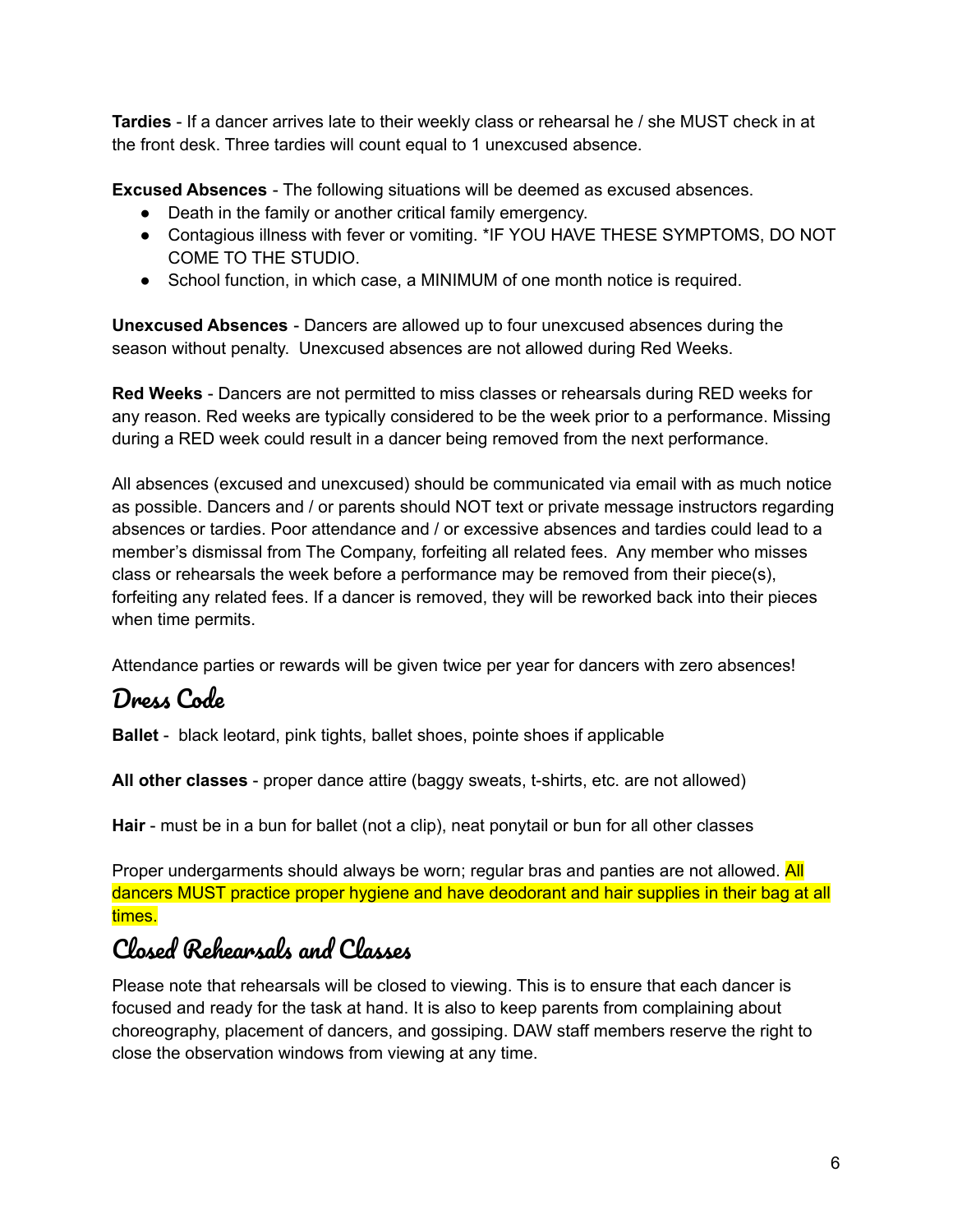### <span id="page-6-0"></span>Injury and Illness

If a member becomes seriously injured they are expected to attend all classes and rehearsals to observe. Dancers observing will be expected to condition and stretch. Homework or cell phones are not allowed in the dance studio if a dancer is observing class or rehearsal due to injury or illness. If a dancer sits out of one class she/he may NOT dance in other classes that day. If a dancer becomes injured during the performance/competition season, he/she will be removed from dances, at which time he/she will be worked back into dances for recital if the injury has healed and time permits. If an injured dancer is removed from a performance/competition it is understood that all fees are non refundable. Short term injuries will be handled on an individual basis. The Director reserves the right to handle each injury/illness situation as she believes will best benefit the dancer and the team.

#### <span id="page-6-1"></span>Health and Nutwition

Company members will be dancing for several hours at a time; whether it be in their weekly classes, master classes, or at conventions. You cannot expect to get the most out of your body without fueling it properly. Dancers are expected to make healthy choices when it comes to snacks and WATER should always be your drink of choice. Teas, smoothies, Starbucks, etc. will not be allowed inside of our dance rooms.

## <span id="page-6-2"></span>Big C /Little C

Big C / Little C is a fun way for our dancers to get to know one another. Big C's will act as a mentor and role model to their Little C. Typically, notes or small gifts are left during birthdays, holidays, and at the end of the year. It is important to understand that it is not the cost of the gift that matters, but the thought of the gesture. Big C's and Little C's will be revealed early in the season.

Classes

### <span id="page-6-4"></span><span id="page-6-3"></span>Weekly Required Classes

| Spotlight | <b>Ballet</b><br>Jazz<br>• Routine Rehearsal |
|-----------|----------------------------------------------|
|-----------|----------------------------------------------|

### <span id="page-6-5"></span>Company Kick Off

Our first bonding team event of the season will be our kick off weekend on August 13th and 14th! Spotlight dancers will have a fun class on Saturday and then join in on a team bonding party on Sunday. This event is required for all members of The Company.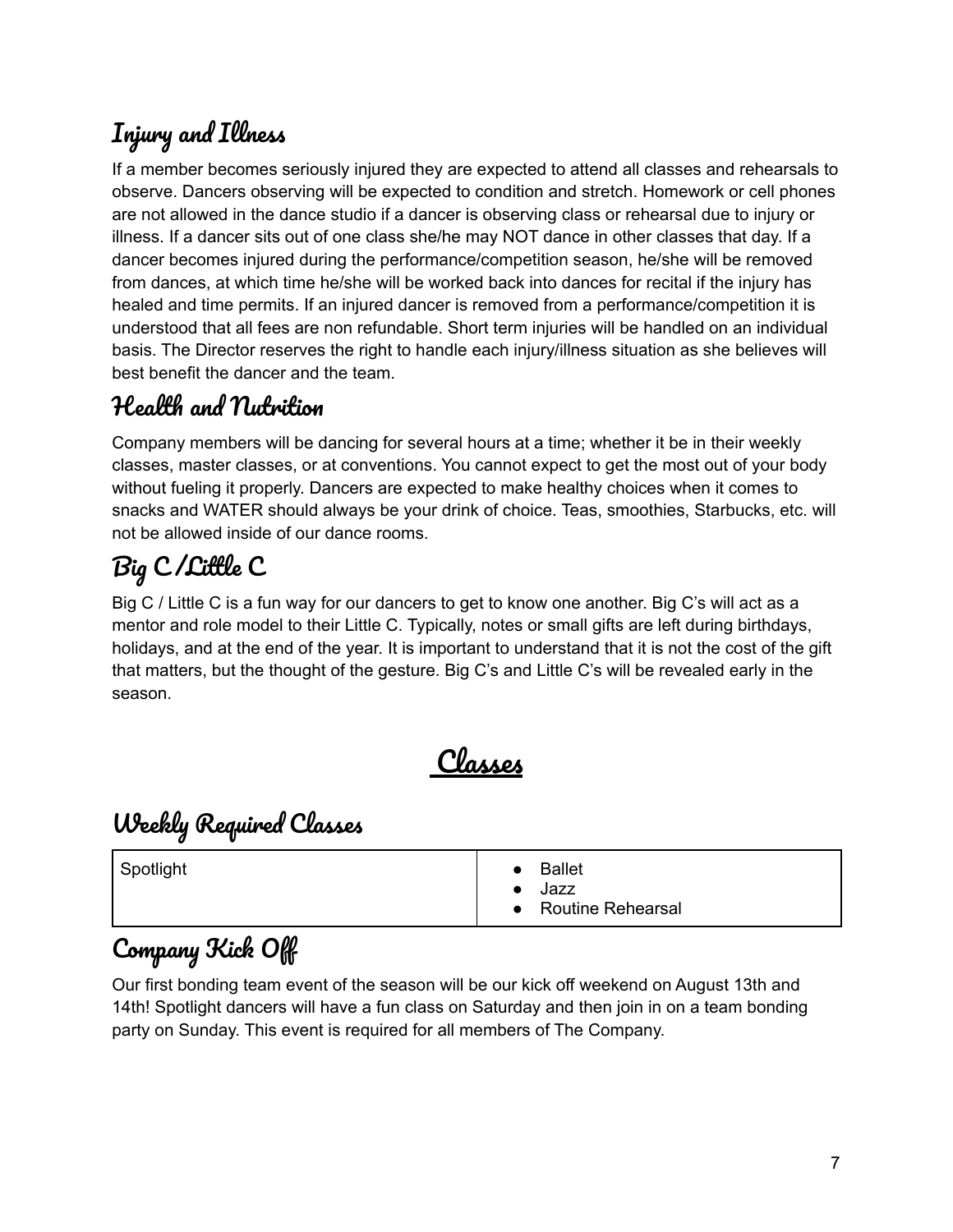### <span id="page-7-0"></span>Annual Showcase

<span id="page-7-1"></span>The Company will host an annual showcase. It will be at The City of Carrollton Center for the Arts in Carrollton, GA. It is a ticketed event.

# Financial Commitment, Fees, and Other Costs

All members are required to have a valid credit card on file which will be charged automatically as fees become due. All students max out after 6 classes. Should we experience an act of God and it affects our ability to attend an event that we have already paid to attend, the directors will work on behalf of Company members to obtain a refund or credit. Should these companies refuse a credit or refund, Dance Academy West will not be held responsible. Financial commitment and fees for the season include:

- **Registration**
- **● Monthly Tuition**
- **Company Membership / Admin Fee**
- **Prop / Set Fee** Applicable if a routine uses props or set
- **Non Company Costumes** Costumes for Ballet, Jazz, and any additional classes
- **● Performance Fee -** All DAW students pay this fee to cover recital related costs
- **Miscellaneous Company Expenses** correct dance attire, proper shoes, flesh colored briefs and bra top, training tools (such as ankle weights), make-up, team jacket, solid black leggings, black bra top, company shirt, and company earrings.
- **Routine Fee** Routine fee consists of costume, choreography, and entry fees and will be divided into 2 equal installments and auto drafted on the 15th of September and October (see chart below).

#### <span id="page-7-2"></span>Routine Fee

| Routine               | Cost  | <b>Ilncludes</b>                                         |
|-----------------------|-------|----------------------------------------------------------|
| l Performance Routine | \$300 | Costume, choreography, and<br>entry / participation fees |

### <span id="page-7-3"></span>Payment Schedule

| Due Date                | <b>Description / Action</b>                                           | Fee                   |
|-------------------------|-----------------------------------------------------------------------|-----------------------|
| June 25 - July 31, 2022 | Enroll in required and<br>optional classes<br>*make payment in portal | \$55 Registration fee |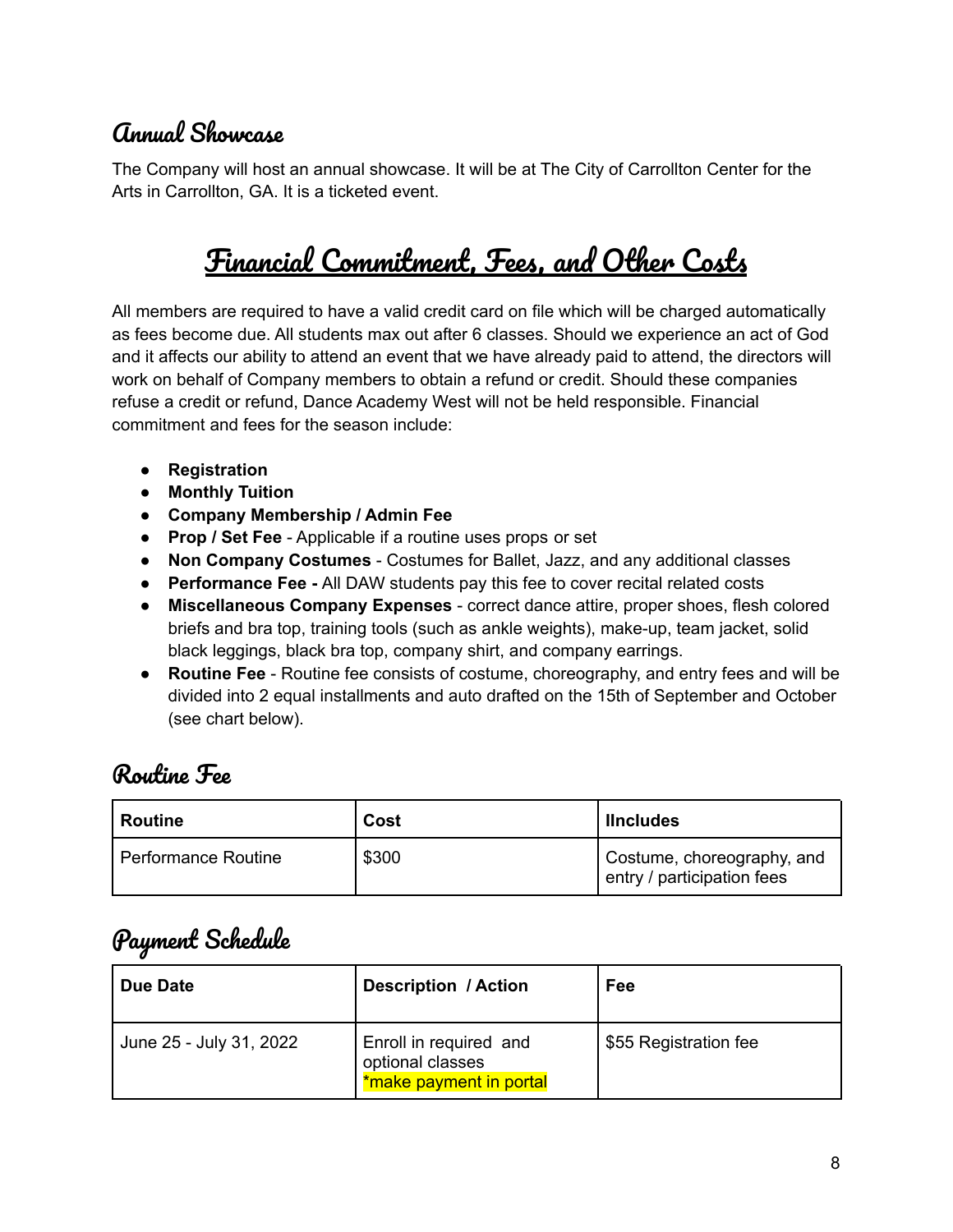| August 1, 2022 | Membership + headshots<br>*auto drafted               | \$320      |
|----------------|-------------------------------------------------------|------------|
|                | Kick Off fee<br>*auto drafted                         | \$35       |
| August 15      | Misc. company expenses-<br>*jacket, dancewear, etc.   | <b>TBD</b> |
| September 15   | 1/ <sub>2</sub> Routine Fee<br>*auto drafted          | \$150      |
|                | Prop / Set fee<br>*auto drafted                       | <b>TBD</b> |
| October 15     | Routine fee balance<br>*auto drafted                  | \$150      |
| November 15    | $\frac{1}{2}$ Non company costume(s)<br>*auto drafted | <b>TBD</b> |
| December 15    | Remaining non co costumes<br>*auto drafted            | <b>TBD</b> |
| March 15       | Year end celebration<br>*auto drafted                 | \$25       |
| April 15       | Performance Fee<br>*auto drafted                      | \$100      |

This chart does not include monthly tuition, which will be drafted on the 1st of each month, except for the month of August when it will be drafted August 15th.

# <span id="page-8-0"></span>Mandatory Important Dates - June 18, 2022-Jan 15, 2023

**We do not have performance dates yet, but we are working hard to get these on the calendar asap. As soon as we become aware of these dates we will let you know. We anticipate most festivals and other community festivals to take place in the fall and spring.**

| All company dancers must be available for the following rehearsals, performances, and extras. |                    |
|-----------------------------------------------------------------------------------------------|--------------------|
| Company Kick Off                                                                              | August 13-14, 2022 |
| <b>First Week of Classes</b>                                                                  | August 15-19, 2022 |